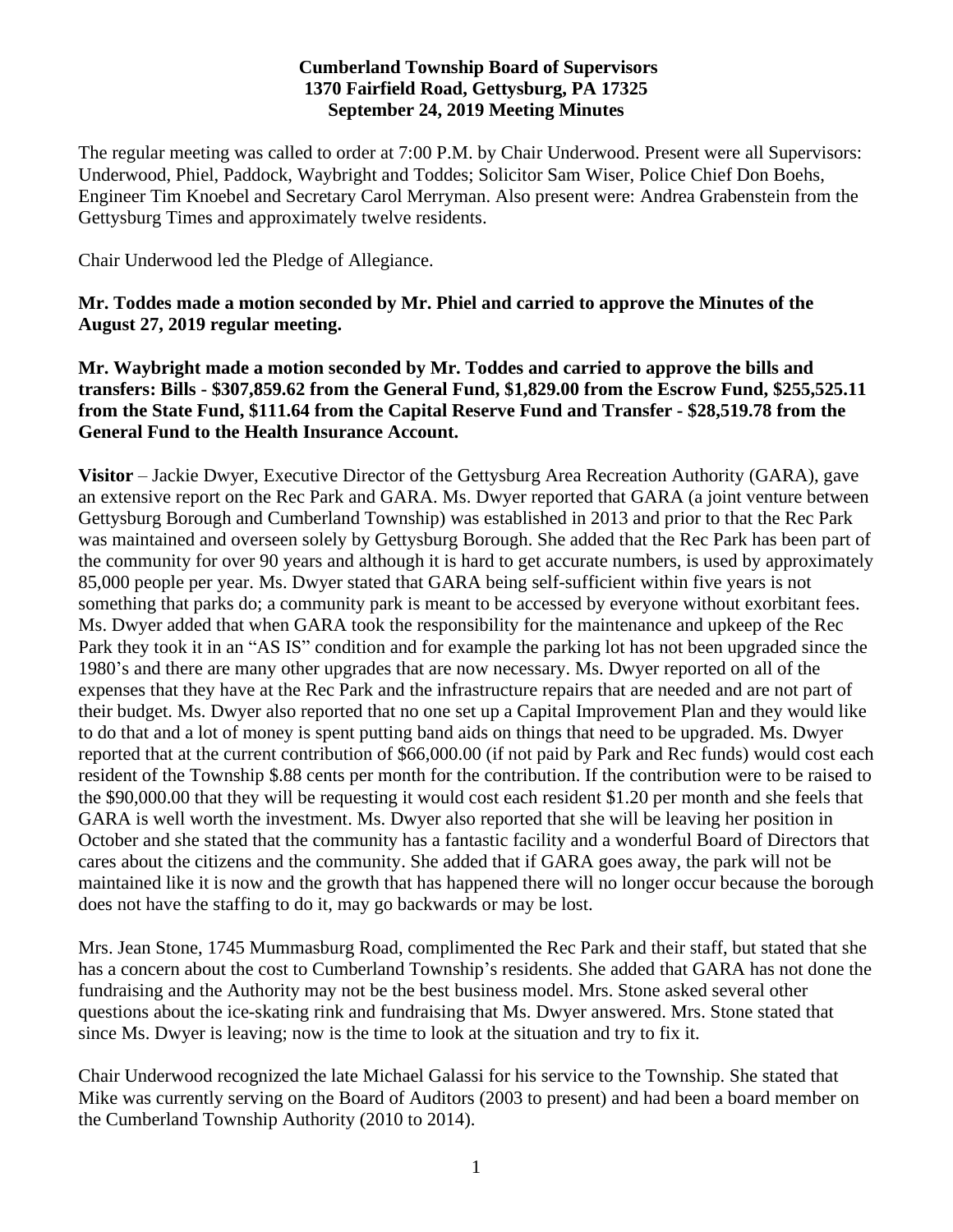## **Public comment:**

Mr. Speros Marinos, 912 Baltimore Pike, stated that the "No Parking" signs on Baltimore Pike were replaced by the Road Department with the new highly reflective signs and he thanked the Road Department for that. Mr. Marinos added that he is tired of hearing every month about the Township's Police Department assisting other departments so many times and they being assisted very few times. He asked if there was some way that the Township could be reimbursed for our department's time spent assisting other agencies. Lastly, he asked that the zoning on Baltimore Pike be restored to Commercial as soon as possible.

### **Engineer/Plans:**

Mr. Knoebel reported that the Township has a Request for Extension for Musket Ridge through December 31, 2019. He added that this proposed development is located off of Kinsey Drive, consists of 134 units and they are addressing some substantial comments. **Mr. Paddock made a motion to approve the request for extension until December 31, 2019 seconded by Mr. Phiel and carried.** 

Mr. Knoebel also reported that the Township has a Request for Extension for the Wayne and Susan Hill Minor Subdivision also through December 31, 2019. He added that this is a residential large lot subdivision that is going through the permitting process. **Mr. Toddes made a motion to approve the Request for Extension for the Wayne and Susan Hill Subdivision seconded by Mr. Phiel and carried.** 

Mr. Knoebel reported that the next item is a minor subdivision for Adams Electric Cooperative, Inc. which proposes to subdivide a .93-acre lot from an 18.26-acre parcel for residential use as a new home (to be built by the school students) that will be connected to public water and sewer. The proposed lot is located along Boyd's School Road and Biglerville Road. Mr. Knoebel reported that there is a waiver request to Section 304.2.A.32 because the hydric soils on the property are not located in the area of the proposed subdivision/improvements and for that reason he would recommend that the waiver be granted. **Mr. Waybright made a motion to approve the waiver request to Section 304.2.A.32 seconded by Mr. Toddes and carried. Mr. Toddes made a motion seconded by Mr. Paddock and carried to approve the Sewage Facilities Planning Exemption subject to receipt of a completed Planning Exemption form. Mr. Toddes made a motion to approve the Adams Electric Cooperative, Inc. Final Subdivision Plan subject to the comments of Mr. Knoebel's August 8, 2019 memo being addressed seconded by Mr. Paddock and carried.** Mr. Marinos asked if this would come before the Historic Architectural Review Board and Solicitor Wiser will check on that.

Mr. Knoebel gave the Board an update on the MS4. He reported that they have a completed draft of a report on amendments to the Township's NPDES permit that outlines in detail projects to achieve the sediment load requirements and there are more than enough projects to meet the requirements. He added that he will go over them with the Township staff to come up with the specific projects proposed over the next four years, their costs, and those costs will be worked into the Township's budget for next year and subsequent years.

Mr. Knoebel also reported that the Township received an amended land development plan from Keystone Service Systems (KSS) that addressed the comments of their August 27, 2019 memo and the plans are acceptable. He added that they made some recommendations in a memo dated September 24, 2019 which he went over. He added that the memo does not give KSS authorization to record the plans yet and there are agreements that need to be recorded first, but the weather is good now for them to start the work. He stated that the berm and swale on the east side are not to be altered and there will be a small wall installed. He also reported that the developer has asked for a reduction in financial security and they are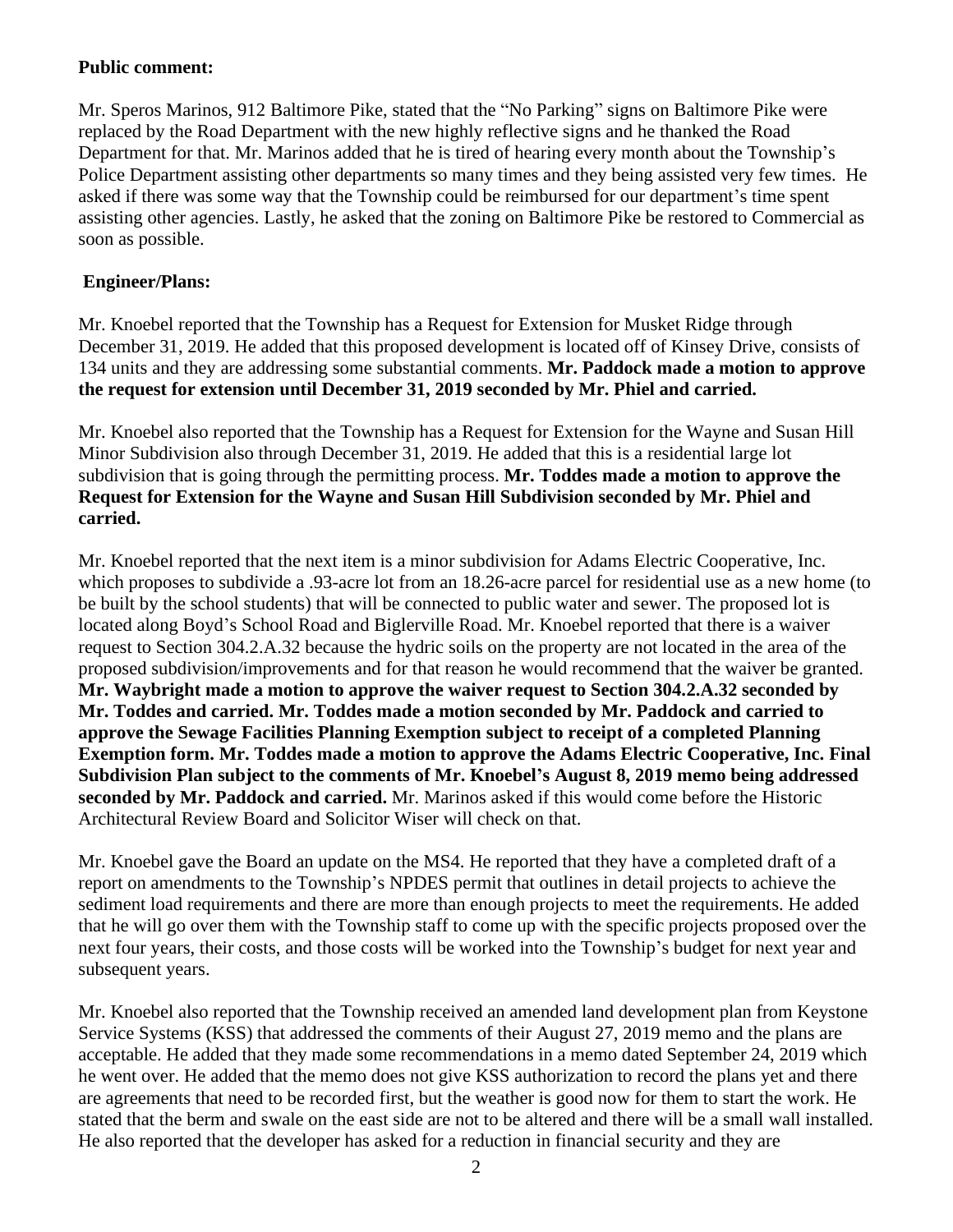recommending that the request be denied and the financial security retained until the completion and succesful start-up of the proposed de-watering system. Once the system is completed, they are recommending that \$35,000.00 be retained through a 36-month "maintenance or monitoring period". The other recommendations are that the necessary agreements must meet the satisfaction of the Solicitor and be executed, a pre-construction meeting must be held, all work must be inspected and as-built plans must be submitted upon the completion of the work. **Mr. Paddock made a motion to deny the request for reduction of the financial security, in the amount of \$18,463.50, and authorize a reduction to the amount of \$35,000.00 upon the satisfactory completion of the work and successful start-up of the proposed de-watering system. The motion was seconded by Mr. Waybright and carried.** 

Mr. Knoebel reported that they are continuing to work on the maintenance items required in Phase 1B and 1C in Cumberland Village.

Solicitor Wiser reported that he anticipates having a resolution on the October meeting agenda authorizing the dedication of the streets in Cannon Ridge that are completed to date. Mr. Knoebel mentioned that they will need current as-built plans.

# **Police Report:**

Police Chief Don Boehs presented a written and oral report of police activities for the month of August, 2019 including: 377 complaints - Psych/suicide-6, Disturbances-5, Assault/Harassment-5, Domestics-6, Criminal Mischief-0, Suspicious Activity-6, Thefts-0, Alarms -8, Medical Emergency-6, 911 Hang Up-2, Wanted Person -0, Reported Drug Activity -1, Welfare Checks -12, Shots Fired -0, Fraud - 2, Burglary -0, Sexual assault -0, Follow-up Investigation -32, SRO Calls -12 ; 121 traffic stops, 69 combined arrests, 6 traffic accidents, 45 targeted enforcements, 8,655 patrol miles and 54 walk-in complaints. He added that they assisted other agencies 23 times and they were assisted three times. There were six assists to Pa. State Police; 3 in Straban Township, 2 in Franklin Township and 1 in Mt. Joy Township. Sergeant Biggins reported that they are currently in the midst of a Child Passenger Safety Seat Grant and they have received a Teen Driving Grant that will begin in October that will include handing out some literature and doing enforcement.

## **Active Business:**

Chair Underwood reported that the Township received a funding request from the Adams County Society for the Prevention of Cruelty to Animals (ACSPCA). She added that the Township has not made a donation to them recently.

**Mr. Waybright made a motion seconded by Mr. Toddes and carried to authorize the Solicitor to advertise the proposed ordinance amending Chapter 15, Part 3, Section 15-301, Subsection 2 of the Cumberland Code of Ordinances entitled "Parking Prohibited at Certain Times in Certain Locations" to provide specific times when parking is prohibited along Baltimore Pike.** 

Chair Underwood reported that the Township received Volunteer Fire Relief Association funds in the amount of \$44,616.72 and these funds must be paid to the Barlow Fire Relief Association within 60 days of the receipt of the funds. This payment is included in the bills approved for payment earlier in the meeting.

Chair Underwood also reported that the Township has received the General Municipal Pension System State Aid, in the amount of \$153,614.97 and the funds must be deposited into the Township's Pension Plans within 30 days of receipt of the funds. This payment was also included in the bills approved for payment earlier in the meeting.